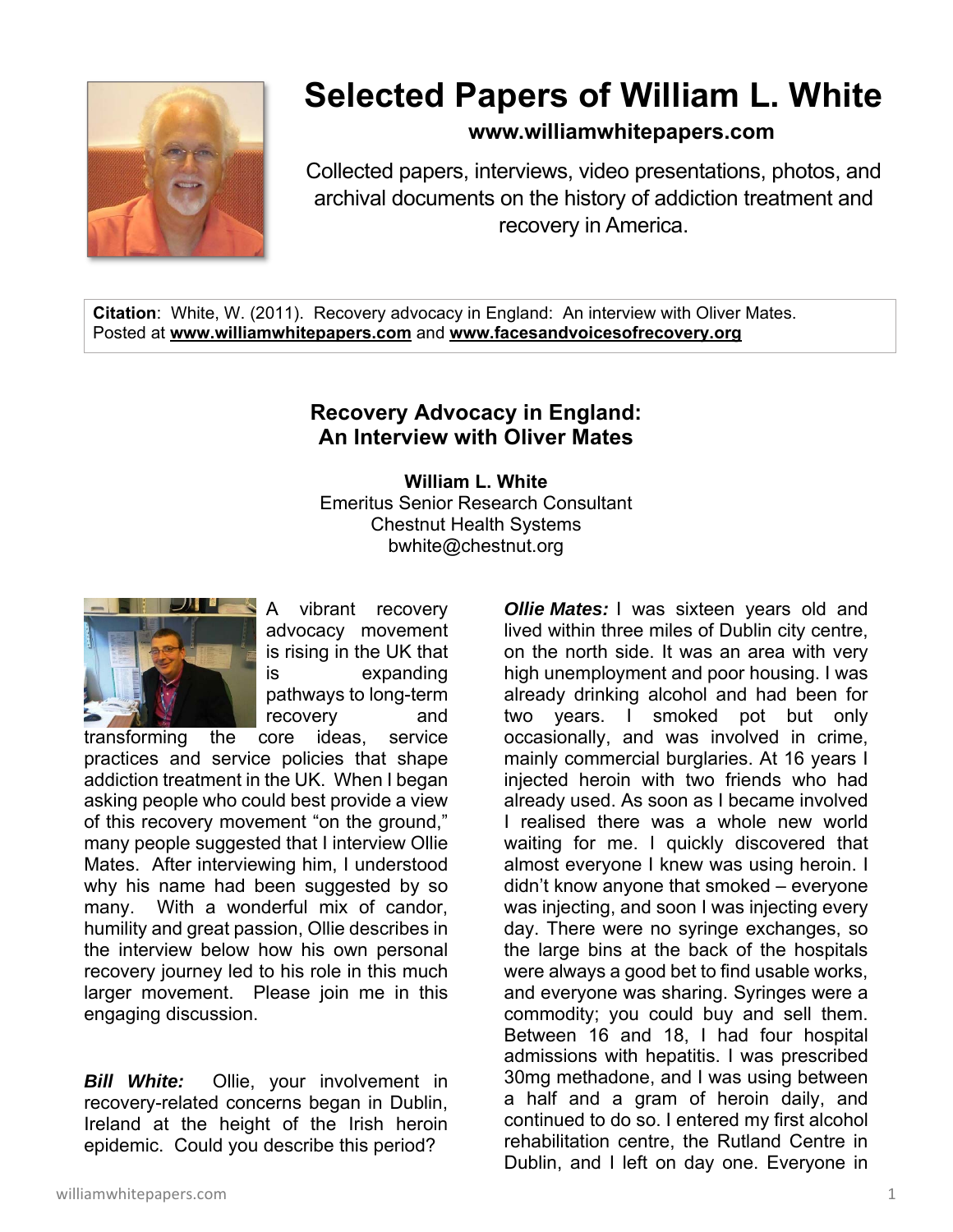there was older than me and I just thought I was too young. I can only describe this period as chaotic. But it was around this time that I was first introduced to both AA and NA.

Dublin in the 1980s was like a war zone. Often you'd see three, four or five members of the same family getting hooked and a lot of the parents got together – Parents Against Drugs, and they began street marches to dealers' houses. They'd bust open the doors and throw their furniture out the windows. Sinn Féin were involved, shootings were pretty regular, kneecaps and killings. It was mainly controlled by one family, don't forget Dublin's a fairly small city by American standards. And it was viral – this talk about contagious addiction, well Dublin is a prime example. It spread through neighbourhoods literally overnight. It took a long time for the government to acknowledge there was a problem. It wasn't until government ministers' kids were getting involved, and middle class areas were being affected that any action was taken. The drug service was based in Dublin city centre, Jervis Street Hospital. It was daily dispensing on the premises including Sunday, and you'd wait months for the privilege. If you missed a day you were off the books. You got a script on the basis that you'd go into rehab. I ended up going to Coolmine. I stayed there for over two years. I got caught doing an armed robbery of a garage and got a five year sentence. The sentence was suspended on the condition that I stay in Coolmine for two years.

*Bill:* Did your professional work in addiction treatment begin in England? How did that occur?

*Ollie:* After I graduated from Coolmine I became a volunteer there. I was 21 or 22. They used to give you twenty cigarettes and a bus pass. Coolmine would take people from Malta and I got quite close to this guy who was an ex-drug squad officer in Malta and he was quite keen to see how drug treatment could work. The idea was that he would go back to Malta and mirror the programme there. Malta and Ireland had close links, very strong Catholic

communities. This guy lived like a resident but a lot of the residents didn't like him because he was drug squad. When he left, he wrote and asked Coolmine if I could go over there, and the courts agreed as long as I was still under the banner of the treatment centre, and had a clear bill of health which meant I had to get rid of the hepatitis which I had. I went over there and I worked on the programme and stayed drug and alcohol free.

I returned to Dublin after 18 months, and I celebrated with a drink. I had to leave Ireland pretty quickly, I'd upset too many people, but I had references from Malta, from Dublin and I went to London and I got a job in a car wash – I had some knowledge of mechanics. I used to buy the Guardian, which had all the social care jobs, and I'd wait till the boss went on his lunch and I made all these phone calls. I got a job in Phoenix House in London. Reagan and Thatcher had declared war on drugs, just say no, and Phoenix became involved and organised demonstration marches. I voted myself in as a leader for London but it's a big place and I didn't know it too well so they sent me to Wirral to lead the campaign up here. I was in my mid twenties and I was drinking every day, working in services, so-called recovery services. Talk about the sick working with the sick. Anyway, I applied for a job in Merseyside Drugs Council and I got it. That's when I started working in methadone treatment. I liked Merseyside, it's small, friendly, with a big Irish community. I got involved with a local GP who was the main prescriber, really I taught him everything he knows. Today he's the clinical director for Wirral and nationally renowned and we're still good friends. In fact we're celebrating the twentieth anniversary of Wirral Drug Service today!

**Bill:** How and when did you become involved in the UK Recovery Movement?

*Ollie:* I'd worked in the drug service for ten years really, as a keyworker managing a caseload of methadone prescribed clients. I was seeing the clients on a monthly to threemonthly basis, mostly in the community in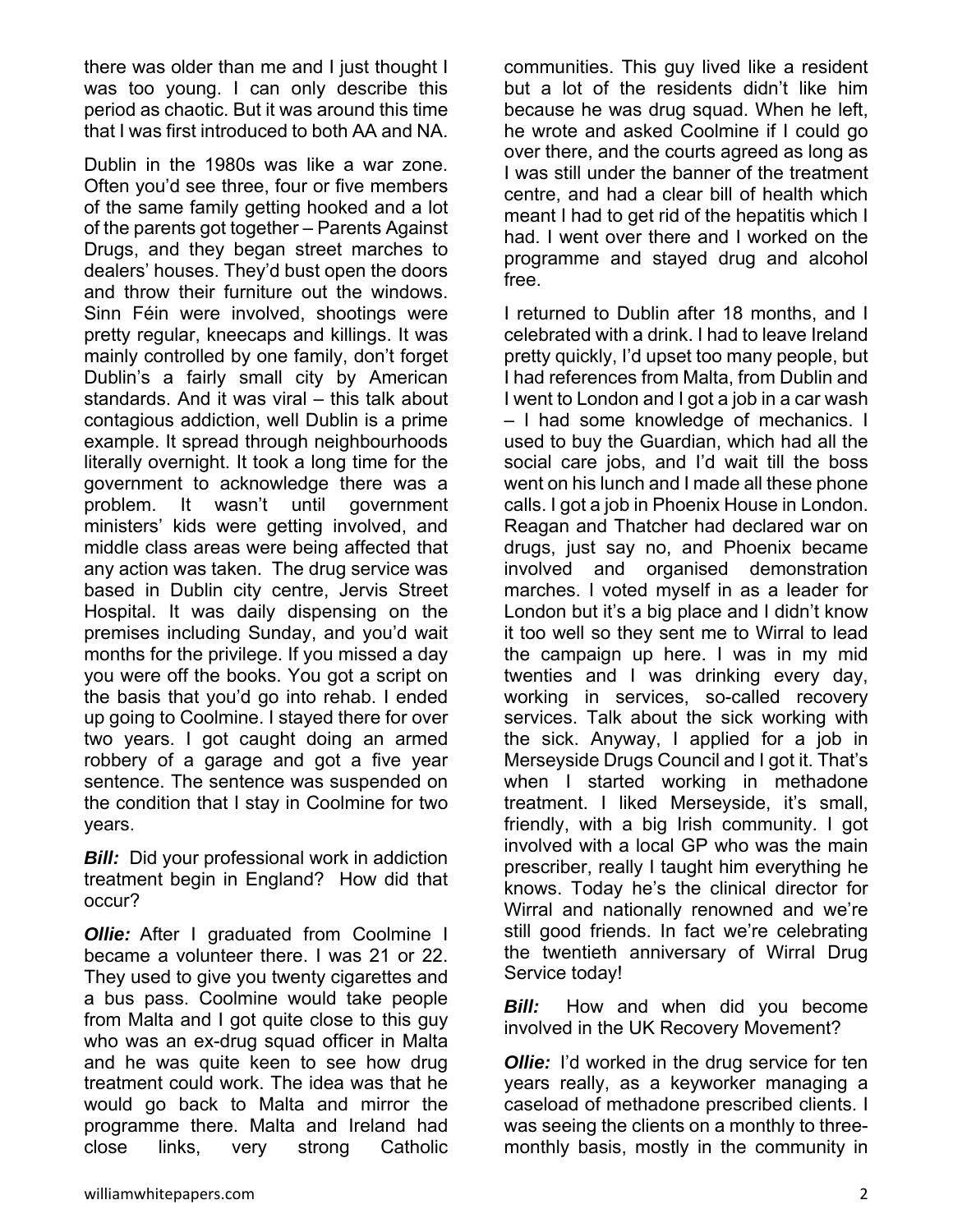GP surgeries. It was mostly script and go with very little going on in the way of interventions. I was using quite a lot of cocaine and I was drinking a lot, and it was becoming evident, I was in trouble. So I put in a transfer request to move to another location outside the borough but working for the same organization. I had a very chaotic episode that resulted in a mental breakdown. One of the members of staff I was managing at the time brought in an AA Big Book, and suggested that I read it and consider going to a meeting. I ended up going to both AA and CA. I hadn't been to a meeting for quite a number of years; it must have been ten years. But this time it was different. I was broken. I'd lost a house, I'd lost a wife. I don't know how I managed to work. But I confided in my manager. She got me a doctor's appointment and she offered to come with me. I took three months off and I hammered the meetings, two or three a day. This was about 2003.

Things began to change very quickly. My life changed, and when I did the step three prayer the heavens opened. I carried on with the meetings, I went back to work, and I decided I wanted to return to the Wirral, but I couldn't go back to the same way of working, that script and go. It was soul destroying, and there was no enjoyment. I wanted to make a difference. I'd seen that the fellowships, and the value of mutual aid and spirituality could make a real difference to people's lives. I wanted a door to open that would allow me to make a real difference to people's lives. And the opportunity to manage the Community Detox Team came up. That was a small team. They were good people, and they knew lots about treatment and were willing to go the extra mile. But in terms of recovery there was a real gap, it was like trying to make a cake without flour and eggs. They had no concept of mutual aid, of addiction as a chronic condition. With the best will in the world they were sticking plasters on a gaping wound.

Then in 2007, a few of us came together, and realised we needed a Big Idea. There was Gary Rickwood, the local commissioner, Jane Newcombe, who managed the

Treatment service, Mark Gilman, who was the regional manager of the National Treatment Agency, and his deputy Mark Harris. No-one used the terms ROIS or ROSC, but in effect that's what we were planning. The system needed to change and none more so than the main methadone treatment provider. We needed to be our own worst critic.

I started to look at what was happening in the States, in Philadelphia, Connecticut, reading lots of your own writings – Slaying the Dragon, Pathways, all the system transformation stuff – and I realised we needed to look at our own practices. And it hurt. People were being challenged around their work. The strategy was good, but the culture was in dire need of transformation.

In 2008, Stuart Honor and Justine Karpusheff carried out a piece of research, *Homage to Methadonia*. They found there was nothing to support and sustain recovery in Wirral. We realised we needed to build a system, an integrated system geared towards recovery. We needed to break down barriers between treatment and recovery services, and even between different recovery philosophies that were often in competition. We realised we needed to cooperate and collaborate, not to compete.

Meanwhile, in Liverpool, which is just across the Mersey from Wirral, recovery was mushrooming. Largely I think because of two twelve-step providers that were feeding people into the fellowships. And most of the people from Wirral were traveling over there for their recovery. In fact Merseyside – Liverpool and its surrounding areas – was Recovery Central in the UK. And recovery had a vocal and articulate advocate in Mark Gilman, who led the drug treatment agenda in the North West of England.

Throughout all of this, I was attending conferences and giving workshops, I was getting to know recovery advocates and treatment and service providers from all over the country. Meanwhile, Wirral's reputation as leaders within the recovery movement grew very quickly, largely because of system design, and the fact that the National Health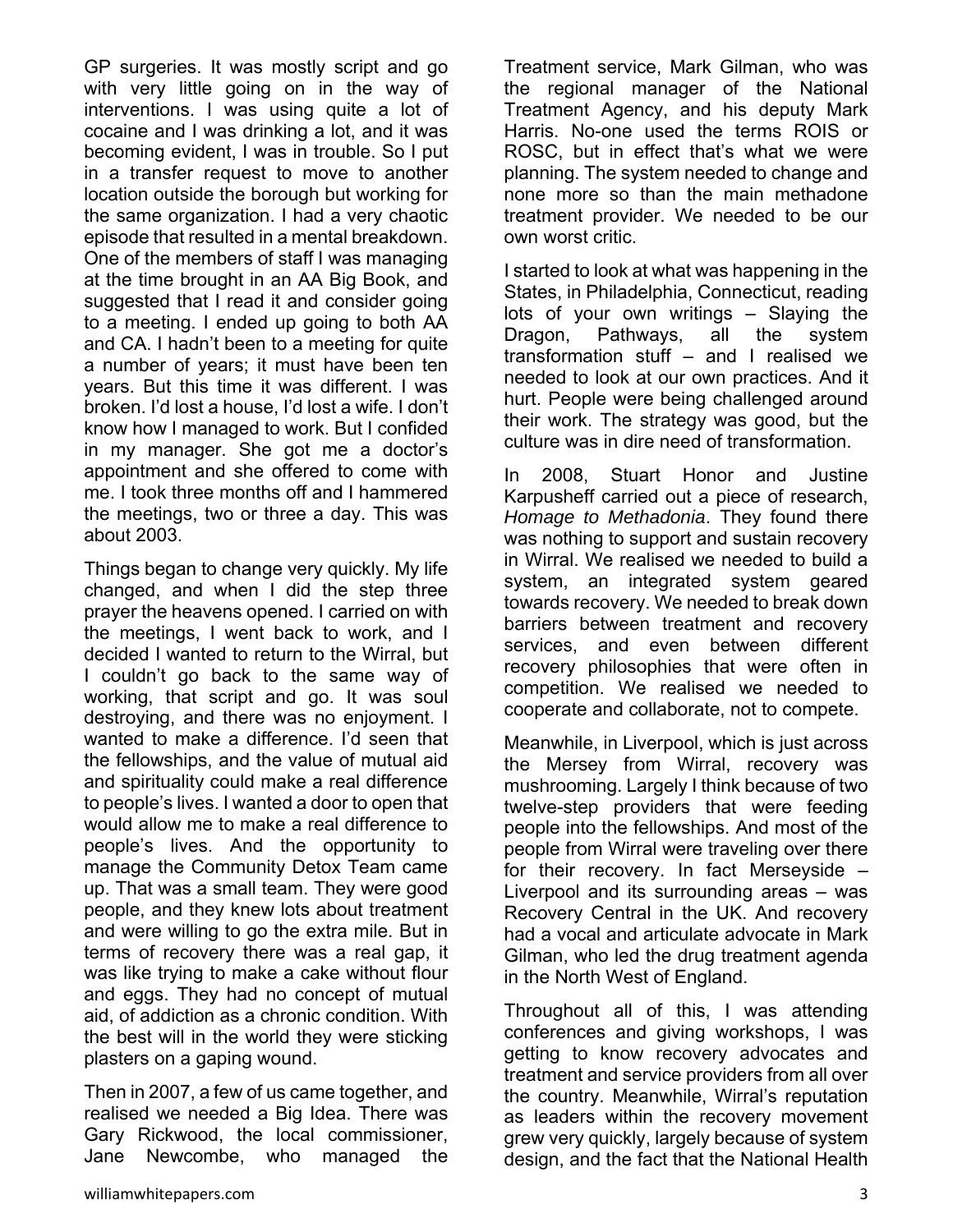Service was really playing a part in recovery. This was extraordinary for a treatment centre that had operated under a medical model for so long. So we were centre stage, and people were coming to visit us from across the country to replicate the service model, both the ROIS and the recovery-oriented medical treatment provision. And we took that vision to other regions, other areas, through the Recovery conferences that began to replace treatment seminars.

**Bill:** From your vantage point, what have been the most important milestones within this movement?

*Ollie:* Well Bill, recovery has always been out there, but certainly not as visible as it is today. And of course it's going to get bigger and more visible by far in the years to come. We are at the beginning of a journey. But some events stand out. About the same time as the National Treatment Agency was talking about Treatment Effectiveness Strategy, Mark Gilman initiated a North West Recovery Pilot, aimed at encouraging commissioners to design systems along the model of a ROIS. The goal was very much to integrate recovery into the treatment journey, and the Effectivenss Strategy was looking at treatment as a journey with a destination.

The Recovery Marches, first in Liverpool, then Glasgow, put recovery on the streets, with a lot of faces and some very loud voices. Jacquie Johnston Lynch was instrumental in getting that going and she was also the energy behind the Candlelit Vigils, now an annual event in Liverpool that brings people in recovery together in a very public, powerful and moving way.

The foundation of the UK Recovery Federation represented the beginnings of some coherent structure of the movement as a whole. In fact, they are the strategists uniting a very powerful army of recovery activists across the UK, bringing people with real, sustained, authentic and rooted recovery to the forefront of the movement, people who would otherwise remain invisible.

And Wired In, with David Clark and Michaela Jones, the internet-based recovery community blog has given a platform to people in recovery and is a source of great hope and inspiration to many who aspire to a better way of life.

Also, I think the introduction of the Treatment Outcome Profile, and the data that provided shifted the focus from retention to outcomes. And the shift in commissioning requirements from treatment to recovery focused systems.

And of course, the 2010 Drug Strategy, that put recovery at the heart of all treatment interventions for alcohol and other drug problems, and the subsequent shift in strategic thinking towards nurturing the building of recovery in communities.

*Bill:* After a long tenure working at Wirral Drug Service, you took on the challenge of reshaping treatment services towards a more recovery-oriented model. Could you describe these efforts?

*Ollie:* In 2007, when we began to start building a more recovery focused system. I conducted a service user audit to look at what our service users *wanted*, how long they had been in treatment and what their plans were. I asked questions along the lines of: when you first came into treatment did you think you would still be here at this time in your life? I also reviewed all the inpatient detoxification spreadsheets, looking out for those that were serial repeaters attempting to become drug free but somehow clearly appearing year after year on the same spread sheet. This told me that we had lots of people who clearly wanted to leave the treatment service, but were somehow stuck. I looked at all the service guidelines, strategies and policies. It was crystal clear we had them all, but without the *culture* they were not worth the paper they were printed on.

Again I was researching the States and was becoming more and more obsessed with what was going on there. Faces and Voices of Recovery in the states were becoming big in my mind and I just knew that this was crucial to the UK we needed to replicate it. I knew deep in my heart that with the right people and a feel for the States I could help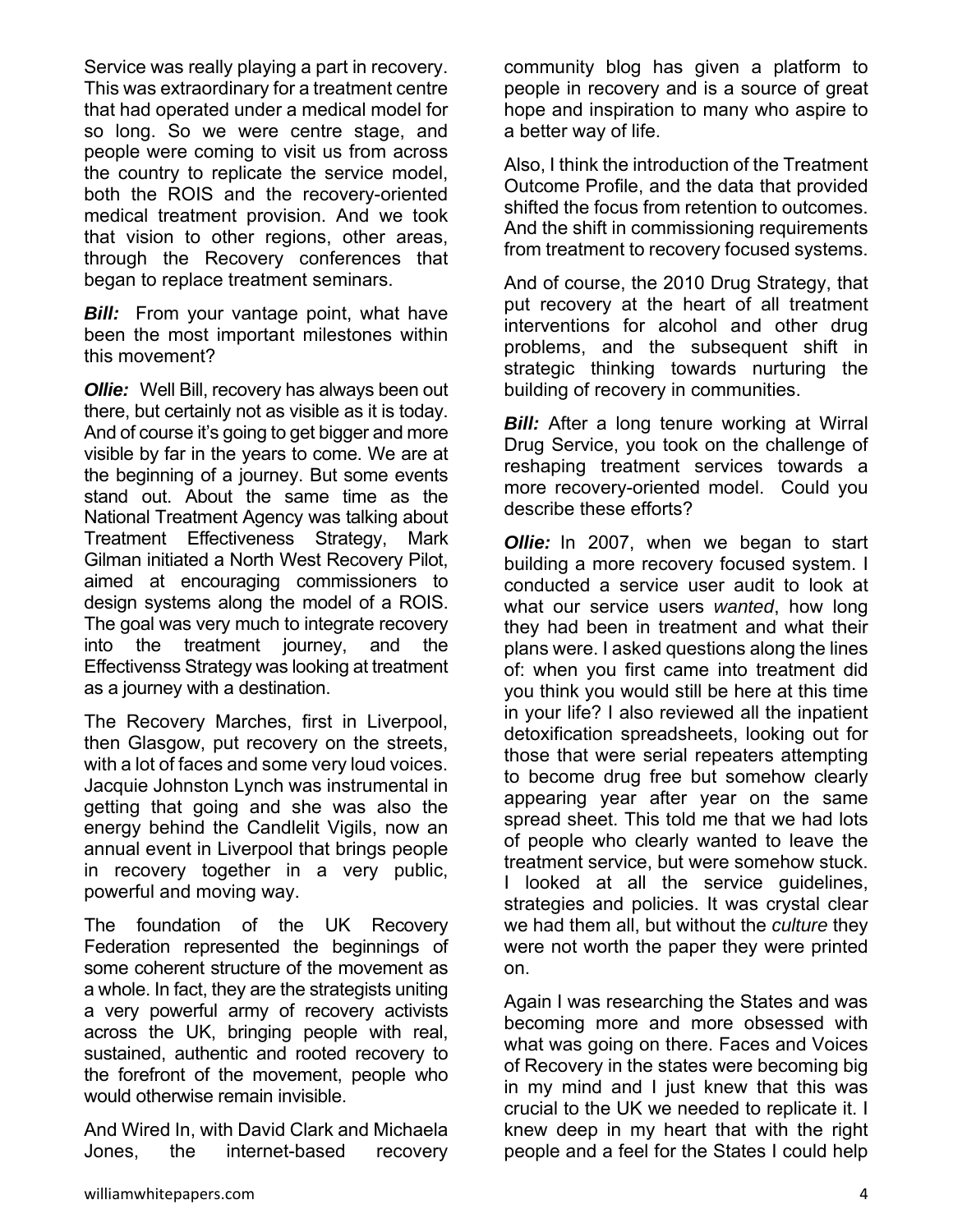bring it about. The big question was, we needed to effect a change in the culture, a power transfer away from us (the professional who knows best) to you (the *real* expert with the lived experience). Everyone has something to offer. I began thinking about volunteers and how I could go about bringing them in. Could I convince the NHS of the value of our former service users offering their experience strength and hope to those still within the system?

So, the biggest change we needed to achieve was around the culture within the service: getting people seen on a more regular basis; seeing relapse as part of some people's journey, rather then using it as a stick to criticize people with; challenging the stigma around people returning to the treatment system; and not viewing readmission as a failure or non-compliance. This was a big challenge because we were forced to look at flaws in the system rather than blame the client – after all, why would people not want to attend if the system was attractive and the recipients felt cared for? We had to get the staff to acknowledge that everyone mattered and recovery was possible at any given time. We had to stop writing people off and looking at recovery being about quality of life and treatment being a big part of it. We had to get people thinking beyond the point of discharges and out of treatment being this brief intervention followed by a termination of the service relationship .The big challenge is also not allowing the professional expert to dominate the assessment and treatment process and allowing the service user to have and take ownership of their own journey.

Together with two colleagues, Damien Prescott and Vincent Hessey, we came up with some Top Tips for the NHS to embrace recovery (see attachment at end of interview), and we've been using it ever since to try and bring about a paradigm shift in the culture and practices of the treatment service.

*Bill:*What has been most difficult about that process?

*Ollie:* This was definitely in getting everyone to acknowledge that we the professionals do not have all the answers and it is more important to live with the right question than to have the right answer. The foundation of the old system has been one of a medical regime. We have created a model where we focus far too much on the capabilities of specialist workers and doctors to turn people round, when that is way beyond their capacity, rather than acting as a bridge to building recovery communities.

Many people working within the field are threatened by the whole recovery movement. I have been on many occasions personally attacked for my outspoken views by the very staff I work with in trying to bring about the change. Treatment in this country is a massive industry and people are making a great deal of money out of it. Recovery is a reality, but that's not the view of all our service providers. I still think that although we have made great progress, some of our service staff still have little or no interest in self help or mutual aid, in recovery in general. They are happy to develop their knowledge around treatment, and are always interested in seeing the medical rep selling their products. But when it comes to recovery events and meetings they are invisible. I think there is also not enough evidence in recovery research to prove the skeptics wrong and there is little or no existing research from commissioners or policy makers in this area and in this country.

It was hard also getting the system to acknowledge that recovery is integral to treatment, and we could no longer say that we were a treatment centre and leave recovery to another service or tag it on the end of what we were doing. I guess it was saying we all have a part to play here and we are part of this journey as well, putting the person at the center of everything we do. The big problem was how we help bring about that culture from a script-and-go service to a person-centered service—to a system that looks at strengths rather then always focusing on the problem. I am sad to say our assessments are still problem focused. Trying to get the staff to acknowledge that recovery was possible at any given time has also been a challenge.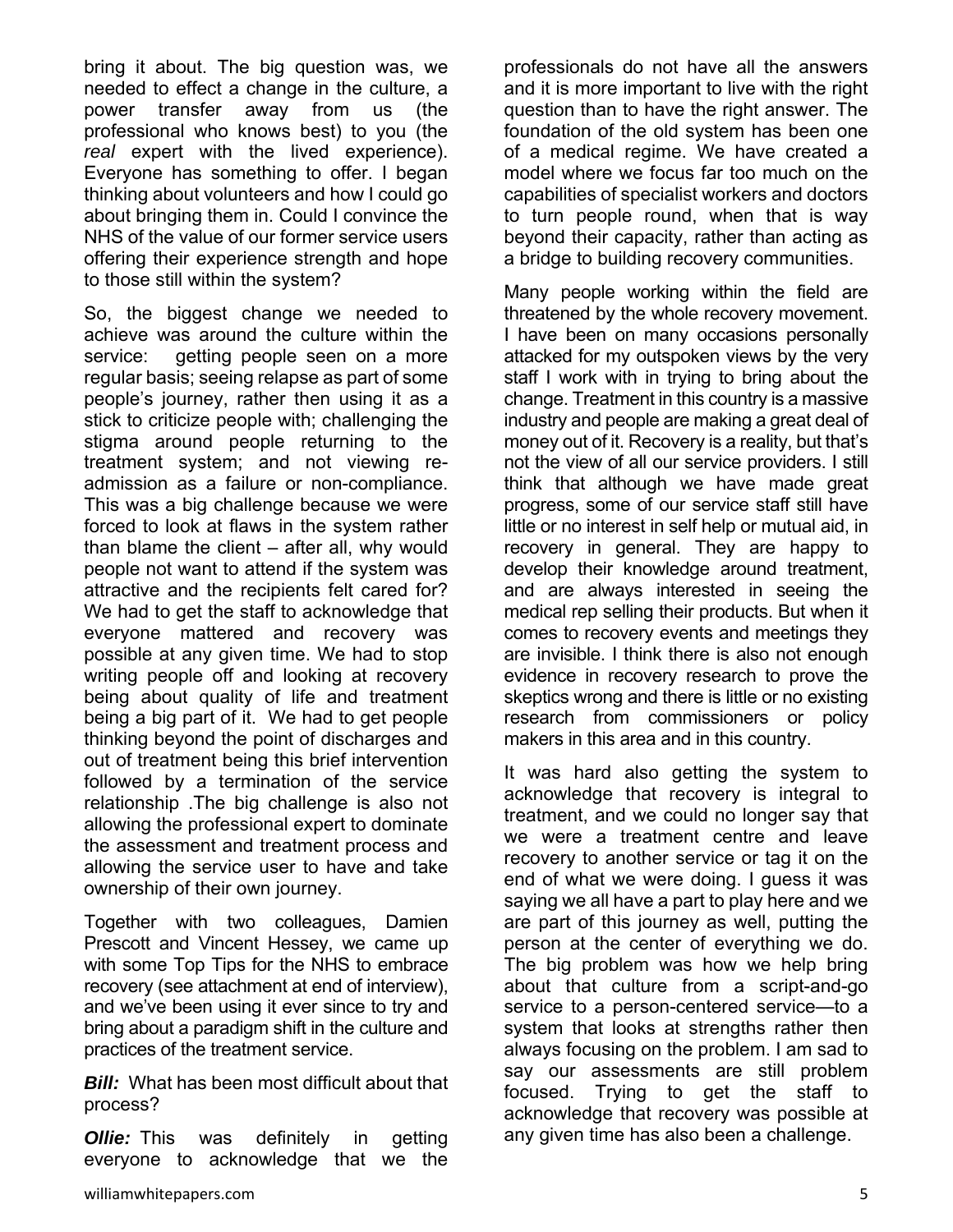I began to become involved in a recovery group that was just beginning to start out in Occupational Health that was looking at recovery in mental health and I managed to get onto that group. My initial thoughts was that here I had an opportunity to send a clear message right across the Trust to adopt a culture around service users that would involve them in there treatment every step of the way. That meant we set out a strategy that says "Nothing about us without us" I liked that and we all agreed that we would adopt that into the strategy again many of the staff were uncomfortable with it and still are and that again can be very difficult. The most painful bit about recovery is that resistance to change. The very people that are supposed to be facilitating that change are so resistant to it themselves.

*Bill:* What are the most important successes you have had in this effort?

*Ollie:* Well Bill I must say that recovery is well embedded in this treatment system and it's here to stay. There's nowhere to hide. The success I think would be that I have managed to get the service to take the lead on three Conventions, Recovery events that would put a Face and Voice on Recovery. This has now become a marked calendar event and over the last three years has grown. In 2009 we had the Recovery walk in Liverpool another event where recovery was able to be seen and heard. I have also been able to form Service User Recovery Forums where we all meet and discuss services and feed back to Commissioners. As of this week we've formed a Merseyside recovery network that is bringing people together, especially the invisible army of people in long-term recovery, coming out to support the movement and be more visible. Most importantly, the service I work for is taking recovery seriously and those we serve are being seen more frequently and recovery has become the default position so people are being invited to explore it on treatment initiation.

Another major success is the recruitment of service user volunteers, who are visible within the treatment service and have the

lived experience that they can share with the staff and service users. Ironically Bill these are some of the very people that we all said many years ago that they just aren't going to make it. We expected them to be in service until they died. They are now the people in the front line meeting and greeting people accessing the service. Their criminal records are being seen as their qualifications and assets. This was and is a major shift for the NHS. Recovery Volunteers are now playing a big role in reshaping the service helping to match he service user to the treatment that best suits them, talking to clients openly and honestly about what their treatment objectives may be, including ones that they may not have previously considered. One of the main roles for the recovery sponsors is that they are visible icons of recovery. Another is communication, and this has brought about some major systemic changes.

*Bill:* What models have you drawn upon to guide this work?

*Ollie:* Most definitely my experience in Philadelphia and Connecticut changed my whole world around recovery and treatment. It has had a major influence on my thinking, it challenged my beliefs and it gave me an injection of hope and faith, and the courage to come back here and begin to reshape my course. The biggest impact was the Volunteers and how that can influence change and bring about recovery in a very simple way. Connecticut taught me about telephone-based recovery and how that influenced people's journey. Also striking was the dynamics amongst the staff team, volunteers and service users, with all viewed as equals, each having assets and drawing upon each others' skills and experience. That therapeutic alliance came across very strong.

I think another learning curve was getting those in power within this service acknowledge we were too high on protocols and low on quality. The impact of the whole USA experience has transformed my way of delivering treatment services and has most definitely transformed the service I work in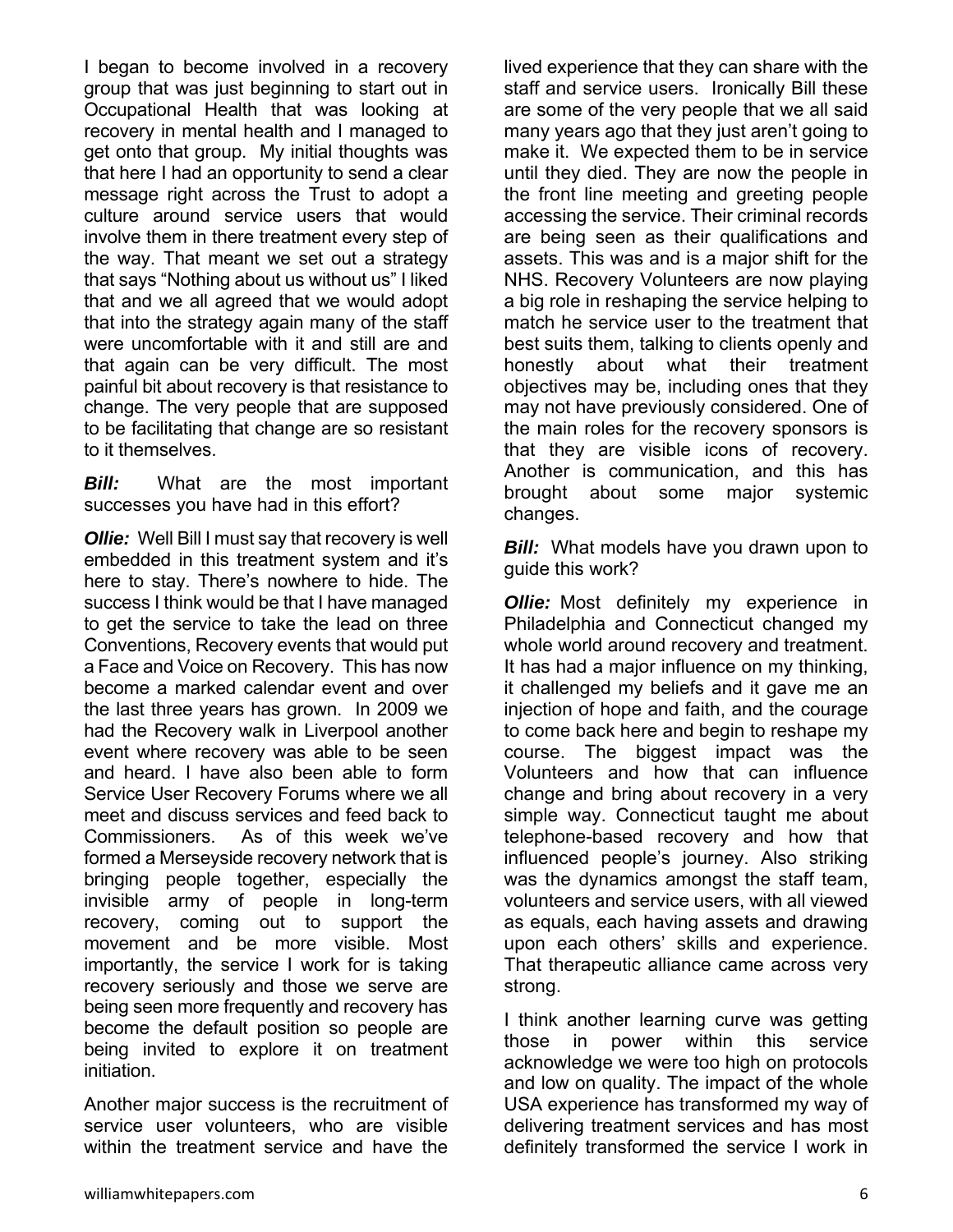here. I realised the one thing that services cannot deliver was the love that people need when they are sick. Your own writings have been particularly inspirational, Bill, the vision of transformation that permeates communities beyond drugs and alcohol. Also the work of John McKnight, and the paradigm shift from a deficit to an assetbased approach.

*Bill:* Do you see all treatment services in the UK moving toward greater recovery orientation?

*Ollie:* I think the time has come and we are already experiencing a massive transformation in this country as all services continue to become more genuinely recovery-focused using a more person centered recovery approach. At the moment, some services think that you can be recovery-focused simply by adding the word "recovery" to the service name. But the shift is happening, there's just something in the air. The movement is now too large, the foundations have been built and they've been built on assets, on strengths and on values. They're solid and they're unshakable. The idea that the user is a problem and needs to go on an endless treatment journey is now outdated, and the many of the communities that were epicenters of addiction are becoming communities of recovery. There voices can no longer be ignored. Government policy has embedded recovery in treatment delivery, and the focus is on outcomes rather than outputs.

*Bill:* Do you see a future in which peer-based recovery support will be a standard component of all addiction treatment in the UK?

*Ollie:* Bill, for this area which had mainly a large proportion of Methadone dependent people we have for some time been using peer based recovery in creating a genuine recovery focused system. The concept of recovery remains a challenging question for many, but the fact that we are now able to put a face to it is what is bringing about that change means that no-one can ignore the fellowships or the other peer-led recovery networks. The fellowships have grown exponentially in Wirral, from only one meeting a week to one a day in a very short time period. The picture in Liverpool is even more dramatic.

*Bill:* One of your areas of deep interest is the potential role of spirituality in addiction treatment and recovery. Could you discuss how you see this role?

*Ollie:* Many people see spirituality being tied to religion. However, although a churchgoer I don't see myself as religious. I have my convictions. I love the old saying, that many things will catch your eye, but pursue only those that capture your heart. I find that peace and happiness are available at every moment as long as I'm doing the right thing. I find that this work fills my soul and meets my needs. That's spirituality. It's the foundation of wellbeing, and if you don't have that deep-rooted sense in your own soul, you have emotional turbulence and that's a big risk to recovery. Many of us suffer with broken souls, broken hearts, and our spirits need healing. But it's a deeply personal journey. In this country, people do tend to shy away from that, but it's integral to the recovery process, and we shouldn't be frightened of saying so. Addiction is a soul sickness and we need soul doctors every bit as much as we need medical practitioners.

*Bill:* One of the things people most often say about you is that you love your work and experience a contagious joy in your work with people in recovery. What is the source of that joy?

*Ollie:* Being around people in recovery is a source of joy. There's a whole new world out there. I'm seeing people who were alone, isolated, stigmatized, coming together and entering a world with meaning, with purpose with so much humour and fun. I'm seeing the passion blaze up in people who were in the pits of despair. It's essential to my own recovery journey, being involved in something much bigger than me and my own little life.

*Bill:* You have expressed great concern about the social and professional stigma addicted and recovering people experience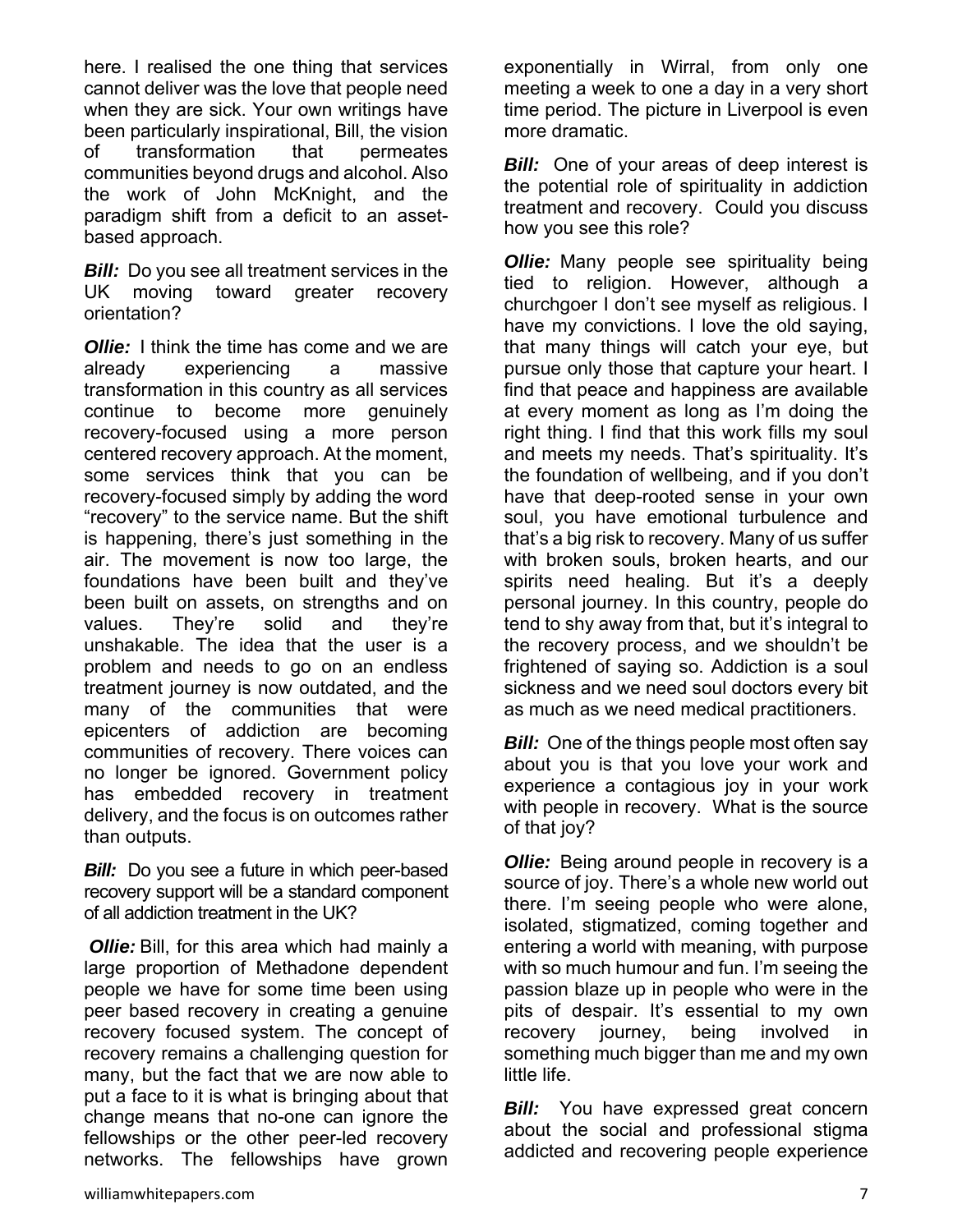in the UK. What strategies do you think would help lower that stigma in the future?

*Ollie:* The UKRF are front and centre here, the candlelit vigils, the recovery marches and the conventions. But most of all, the fact that the very people whose addictions tore communities apart are now rebuilding those communities. The evidence is in the fruits – that when people recover, they become major assets.

*Bill:* You have been involved in the worlds of addiction treatment and recovery for more than 25 years. What are some of the most important lessons you've learned that you could pass on to persons who are just entering these arenas as service recipients or service providers?

*Ollie:* To recipients, I would say: be openminded, listen and learn, especially from those who've gone before you. Believe in yourself, recognize your strengths and be mindful of your values. To professionals I would say never, ever write anyone off. Focus on strengths and on assets. Be humble and learn. Recovery begins with understanding, and understanding requires an open mind. Drugs and alcohol are only a symptom – it's the broken hearts we need to focus on.

*Bill:* Ollie, thank you for your willingness to talk about your life's work and for all you have done on behalf of the recovery movement.

**Ollie:** Thanks Bill, for your own example. You're an inspiration to us all.